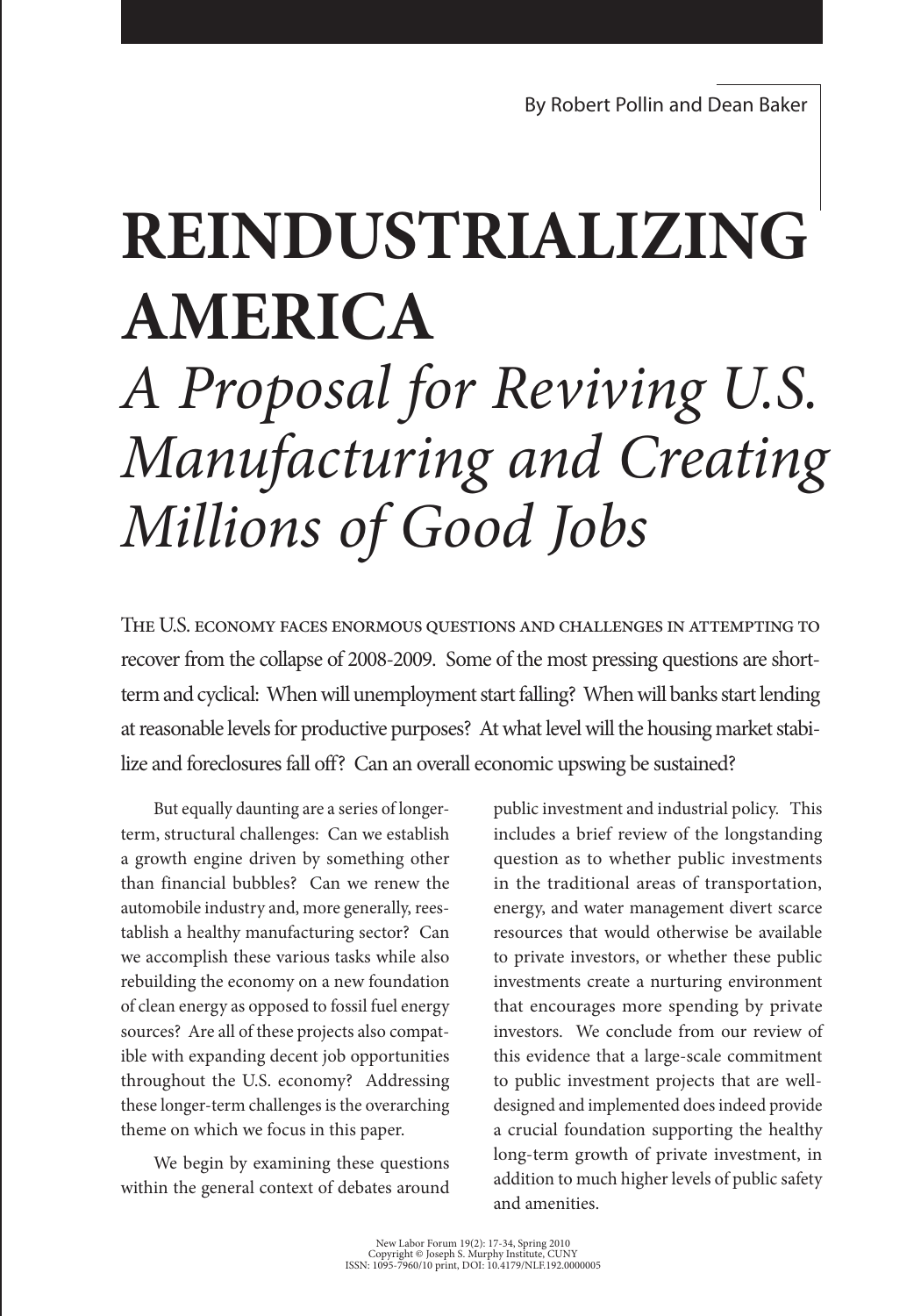We also review similar issues regarding industrial policies—that is, policies to promote research and development (R&D), moving technical innovations from R&D investments into commercial use, and raising productivity and competitiveness by getting businesses to adopt these innovations as rapidly as possible. Opponents of industrial policies in the U.S. context have long argued that government policymakers are singularly incapable of "picking winners" in the areas of technological innovations that will become commercially successful. But the historical record tells us that the U.S. government—and particularly the Pentagon—has been instrumental in developing all the most important commercially successful technologies of the last century, including jet aviation, the computer, the Internet, and bioengineering.

*U.S. manufacturing capacity in rail products and renewable energy lags substantially behind other countries, including Germany, Spain, Japan, South Korea, and China.* 

The other factor we consider with respect to public investments and industrial policy both in traditional areas of transportation, energy, and water management as well as new clean energy areas—is the impact of these investments on employment. In fact, investing money in anything will create at least some jobs. But as we show, spending on traditional infrastructure and clean energy development

is a powerful source of job creation in the U.S. *relative* to major alternative spending targets, including the military and fossil fuel industries.

We then lay out a more specific plan to support the revival of the manufacturing sector, including the U.S. auto industry. We sketch a program to increase, by 50 percent over the next five years, the number of public transportation buses on the streets of our communities. This project would have four major benefits. It would make public ground transportation a much more practical day-to-day commuting option, especially for lower-income people for whom auto transportation costs currently place a major burden on their family budgets. It would also make a major contribution toward reducing the consumption of fossil fuels in the U.S. and the emissions of greenhouse gases into

the atmosphere. The government procurement orders for this dramatically expanded supply of buses have the potential to also boost orders for the U.S. auto industry by about 5 percent above the most recent peak sales level of 2007, assuming at least some auto manufacturers see the opportunity to convert a portion of their production lines from private cars to public buses. And finally, all of these highly desirable ends could be accomplished within a relatively rapid time frame, with the first wave of major benefits occurring within one year.

Finally, we explore more briefly a longer-term project of expanding U.S. manufacturing capacity in rail transportation products and the renewable energy industry. These will certainly be major growth industries over the next twenty years, assuming U.S. and global policymakers proceed, as needed, with the epoch-defining project of creating clean energy-based economies. At present, U.S. manufacturing capacity in rail products and renewable energy lags substantially behind other countries, including Germany, Spain, Japan, South Korea, and China. But the U.S. cannot let these areas of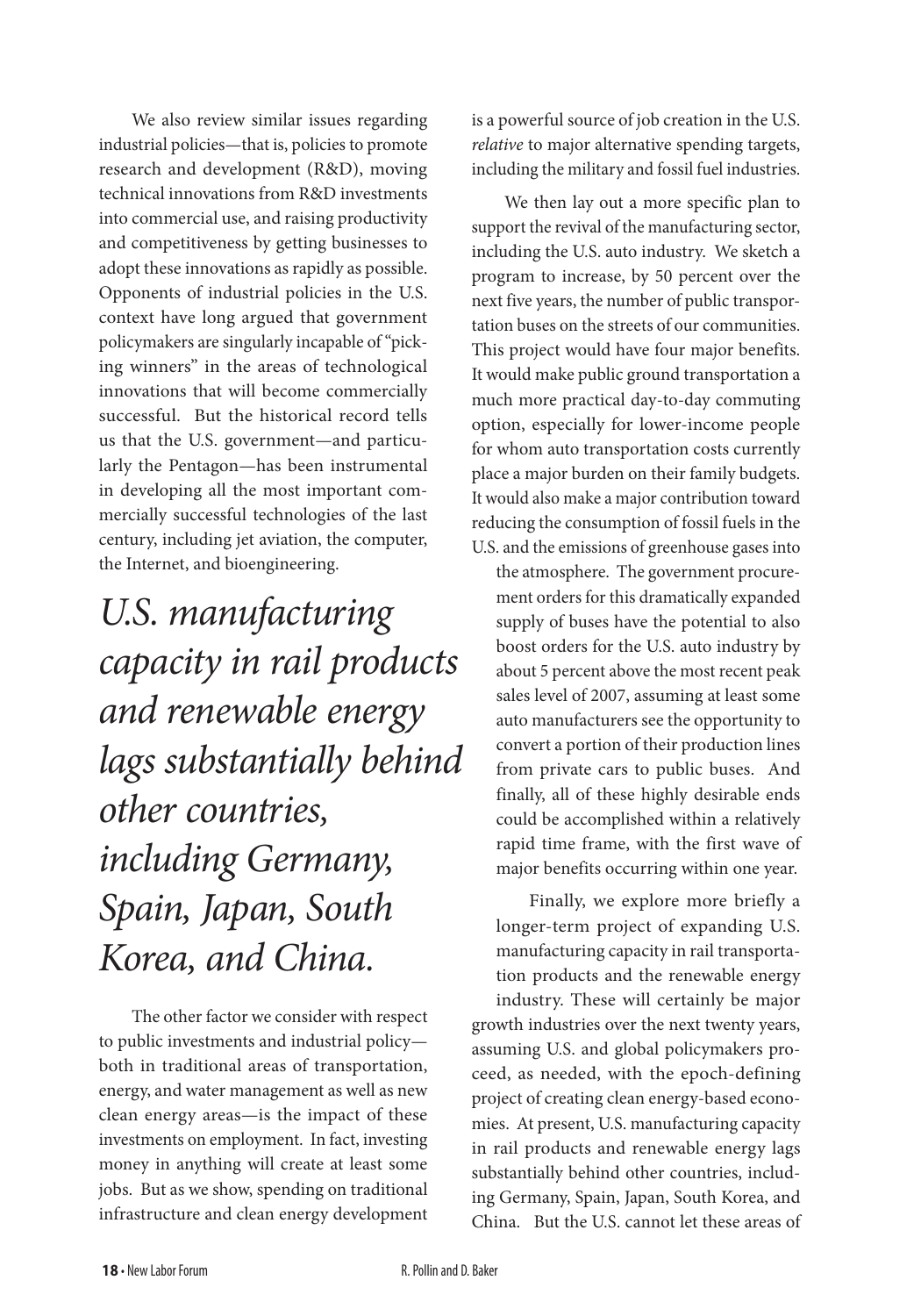manufacturing continue to languish. We know they will be major focal points of technical innovation and global market dynamism for the coming generation. They also have the potential of providing millions of good employment opportunities over the long term.

### **Debates over Public Investment and Industrial Policy**

**CONSIDERED BROADLY, ALL OF THE<br>
U.S. economy's longer-term challenges<br>
amount to variations on a single theme:<br>
vibather the U.S. can begin to mobilize its anor** U.S. economy's longer-term challenges amount to variations on a single theme: whether the U.S. can begin to mobilize its enormous human, material, technical, and financial resources into more effectively promoting productive investment activity throughout the economy.  $1$  Few observers of any political persuasion dispute the idea that investments in physical plants, machinery, and information technologies are a driving force—if not the single most important engine—of economic progress. This is because any economy that aspires to long-run gains in average living standards must develop effective means of promoting such productive investments. They are the tools that can raise overall productivity and deliver technical innovations into the everyday stream of economic activity.

However, beyond this basic point of agreement the consensus breaks down immediately in considering the most effective ways that economic policies can promote productive investments.

For the past generation, the dominant view among economists was that giving businesses a free hand—that is, little regulation and low taxes—was the most important contribution governments could make to encouraging productive investments. The corollary to this view was that, as much as possible, overall investments in the economy should be undertaken by the private sector, as opposed to any sort of government entity. After all, according to this

view, the private sector is where innovation occurs. Moreover, private investment decisions have to meet the test of the market. Sound investment decisions are rewarded by high levels of market demand and healthy profits, while bad investment decisions are punished by failure. By contrast, public investments are dominated by slow, ineffective, bureaucratic decision-making, and are not subject to the test of the market. To the contrary, public investments are financed by tax revenues. This means that tax burdens have to rise to pay for public investments. These considerations undergird the view that public investments "crowd out" private investments, since funds spent on public investments will drain away money, people, and equipment that could be better utilized by private business firms.

# *A strong public infrastructure is a necessary foundation for promoting private sector productivity.*

The case for private investment over public investment has a parallel in discussions around industrial policy—whether the U.S. government should be actively engaged in promoting technologies and business competitiveness. Since governments are not capable of "picking winners," at least not on a consistent basis, industrial policy is therefore just a means for governments to distort both the investment decisions of private businesses and the primary role of competition to separate winners from losers in the investment market.

Serious counterarguments and contrary evidence suggest an alternative perspective. First, that a strong public infrastructure is a necessary foundation for promoting private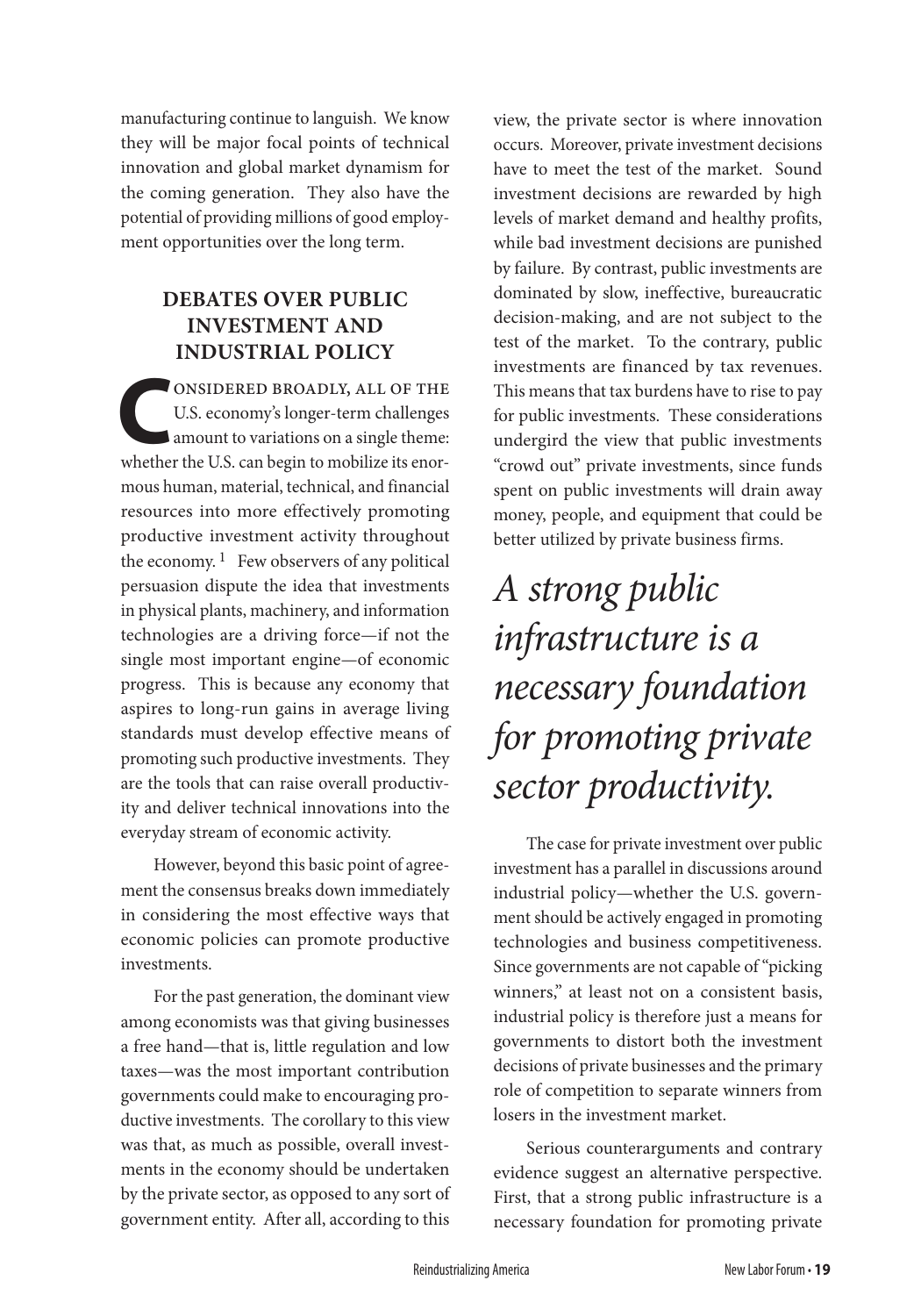sector productivity—that is, having roads, bridges, airports, rail and bus systems, as well as water management, energy transmission, and communications systems operating effectively all lower the costs that private firms have to incur to operate their businesses. These productivity benefits and corresponding cost reductions for business are often substantial. As such, public investments do not, in fact, "crowd out" but actually "crowd in" private investments. And second, that industrial policy is the instrument through which we incubate new technologies and help private businesses make these innovations effective in the marketplace.

In the past few years, the real world has intervened dramatically to make the case on behalf of public investment and industrial policy. To begin with, a wide range of people had for years recognized that the stock of public infrastructure in the U.S. was deteriorating badly, and that this was holding back productivity advances. But the breaching of New Orleans' water levees in 2005 in the wake of Hurricane Katrina and the collapse of the I-35W bridge in Minneapolis in 2007 offered tragic testimony to this neglected reality. Amid these events, it became difficult to continue insisting that public infrastructure investments are a misuse of funds that could be deployed more effectively by private business investors.

Moreover, the conclusions that emerge about the importance of public investments from these episodes are also supported by the weight of statistical evidence. Thus, from 1950-1974, the real growth of traditional core infrastructure averaged 4.3 percent per year. Over this same period, overall GDP grew at a slightly lower 4.1 percent average rate. By contrast, from 1975-2007, core public infrastructure investments grew at only 2.3 percent per year—i.e., at half the 1950-1969 rate—while overall GDP growth in this period also slid, to 3.1 percent.

Was the high rate of public investment in the 1950-1969 period contributing to healthy overall economic growth in that period, or was it just a byproduct of the overall expansion? Similarly, was the slowdown in public investment from the 1980s onward—to a rate below even the tepid GDP growth rate—a cause, or primarily just an effect, of the overall growth slowdown?

Research on this question by Professor James Heintz of the University of Massachusetts does point clearly to a positive effect of public investment on GDP growth. In particular, Heintz found that sustained increases in public investment spending generate significant gains in overall productivity, which in turn brings faster GDP growth. 2 Consider the situation as of 2007. If overall public investment had grown at an average rate of 3.8 percent in the ten years between 1998-2007, as opposed to its actual rate of 2.8 percent (but still well below the 4.3 percent average rate over 1950-1974), the cumulative additions to the public investment stock would have produced an additional \$64 billion in U.S. GDP in 2007.

In addition, the Wall Street collapse of 2008-2009 made clear that private investors, left to their own devices, do not allocate the economy's financial resources effectively. The 2008-2009 crisis was the culmination of a generation of financial deregulation measures in the U.S. supported by Democratic and Republican policymakers alike, following the claim that private financial managers, operating in a competitive market, will channel the economy's financial resources more effectively on their own than could be done through following government regulations and priorities. But the crisis demonstrated that the dazzling rewards of casino capitalism will always become irresistible to Wall Street operators relative to the slow, steady efforts to nurture the economy's productive investments. That is, government regulations are needed for the economy's financial resources to be crowded into productive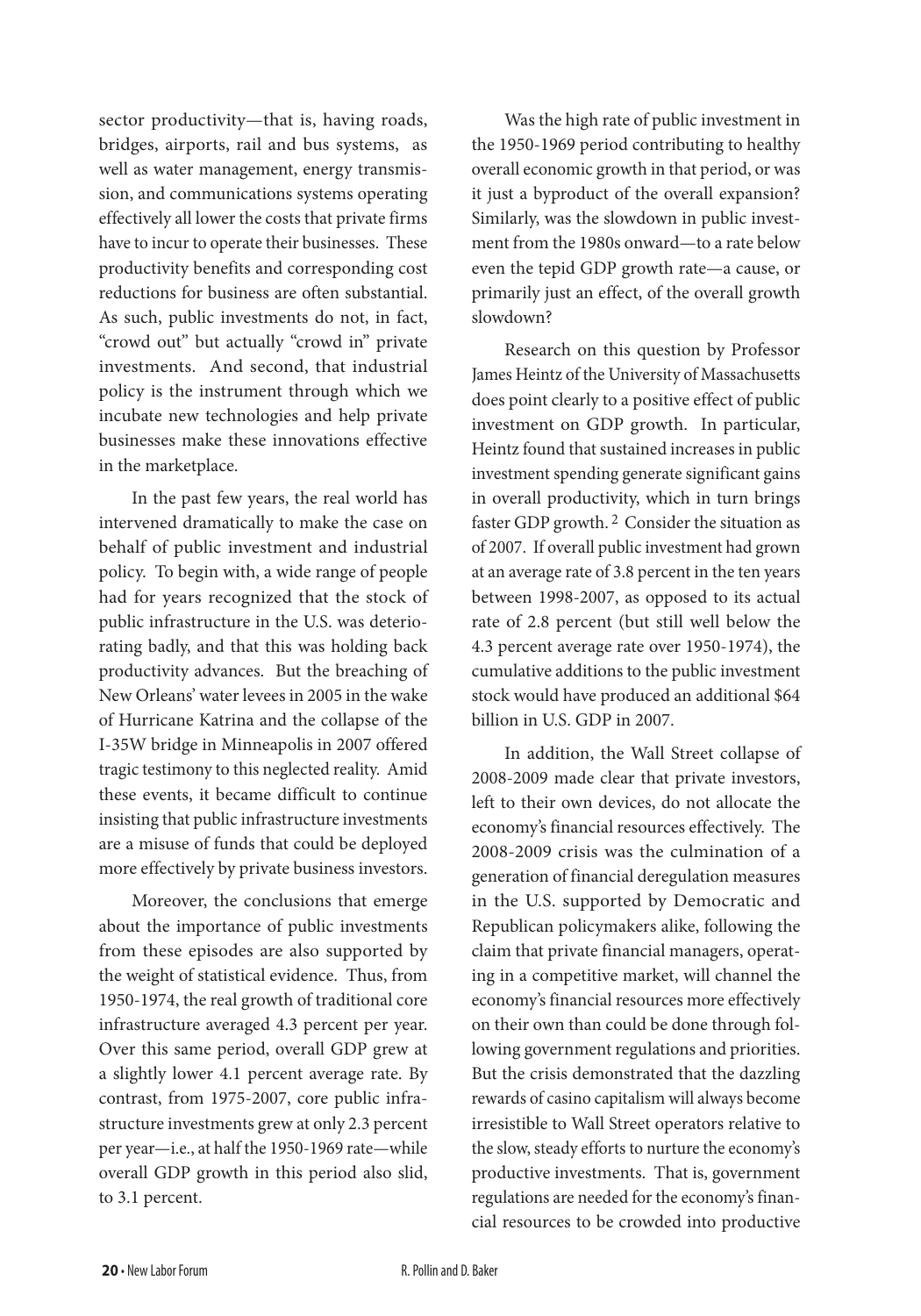investments as opposed to being squandered on hyper-speculation.

The collapse and bailout of General Motors and Chrysler in 2009 underscored another related point—that, rhetoric aside, both the federal government, as well as state-level governments, are now, and have long been, practicing something that closely resembles a U.S. industrial policy. For example, the federal government first bailed out Chrysler in 1979 to prevent the firm from collapsing then. More generally, auto companies and other large manufacturers have regularly received favorable tax treatment and related concessions from state governments as a means of attracting the companies to their states. The problem with this approach to industrial policy is not the fact that it is being practiced per se, but rather that it is undertaken in an ad hoc manner—responding haphazardly amid crises, as with the auto companies in 2009; or seeking to promote jobs and economic growth in one state by attracting businesses away from locating in neighboring states.

At the same time, as we noted earlier, the U.S. federal government does also practice a long-term, consistent industrial policy to promote U.S. commercial technology. But this industrial policy is conducted primarily through the Pentagon. Indeed, a long, steady flow of new technological developments has been heavily supported by the Pentagon, then turned over to private business firms when these technologies had matured to the point where they could be successfully applied commercially. The Pentagon supported R&D activities within government labs, at universities, as well as at private business firms. Such arrangements have led to some spectacular successes, including the development and commercialization of jet airplanes and the Internet.

The key factor of Pentagon-centered industrial policy is the combination, on a massive scale and over a sustained time

period, of R&D investment spending plus the maintaining of a guaranteed market through procurements. This idea is the main theme in the important 2006 book by the late Professor Vernon Ruttan, *Is War Necessary for Economic Growth?: Military Procurement and Technology Development.*3 Ruttan emphasizes that R&D alone would not have brought new technologies to the point of commercial success. It was also necessary that, over the course of decades, the military provided a guaranteed market for new technologies. This enabled the technologies to incubate over time without having to prematurely face the test of the market. There have been similar successes with industrial policy in the U.S. in the health care and agricultural sectors. The National Institute of Health and the agricultural extension colleges, respectively, have provided major support both for longterm basic research projects in the areas of health and agriculture, and for bringing the results of this research to the point where they are usable by private businesses.

A final, crucial real world consideration forcing new thinking on the questions of public investment and industrial policy is global climate change. The real and present threat of climate change has raised the stakes dramatically as to the importance of channeling our economy's resources into productive investments. And here we can be quite specific in referring to "productive investments." We mean channeling a significant share of the economy's resources into investments in energy efficiency and renewable sources of energy, and moving the economy away from its current dependence on oil, coal, and natural gas. The threat of climate change means that we do not have the luxury to wait and see whether private investors, on their own, will sufficiently embrace the project of shifting investments out of fossil fuel energy sources and into clean energy. The case for public investments that will crowd private investors into clean energy investments, and for industrial policies that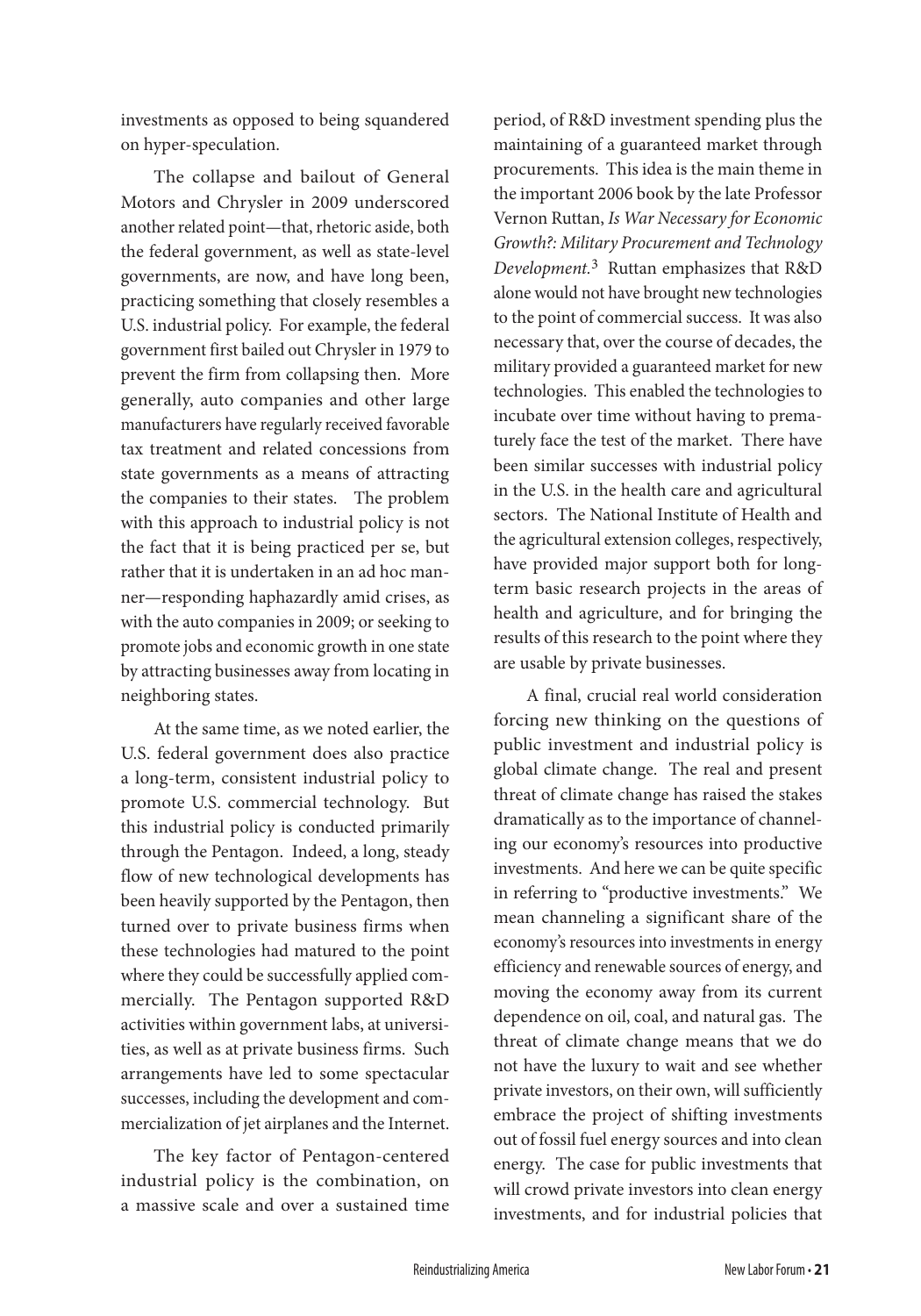will nurture new forms of energy efficiency and affordable renewable energy supplies appears straightforward here.

With the passage of the American Recovery and Reinvestment Act (ARRA) in February 2009, the Obama administration and U.S. Congress gave an overwhelming endorsement on behalf of the central importance of public investment. Of the total \$787 billion in stimulus funds, about \$80 billion is devoted to clean energy investments and another \$65 billion to traditional infrastructure improvements, including roads and bridges, the electrical grid, and water management systems. The initial jolt of this spending is occurring over 2009-2010, with most of the infrastructure and energy spending completed by 2015. Broadly defined, these are all crowding-in initiatives, designed to get private investors back in the business of spending money on productive investments as opposed to financial speculation. Thus, at least for the current moment, at the level of policymaking, the argument on behalf of public investment and crowding in has received new life. The clean energy and infrastructure components of the ARRA were divided between direct federal government spending initiatives and subsidy programs for private investors. For example, direct federal spending programs included measures such as investments in high-speed rail infrastructure. One major subsidy program provides private firms with tax credits to cover one-third of their overall investment in solar, wind, and other renewable energy manufacturing projects.

Despite the enormous amount of money that was committed, the ARRA is designed mainly as a short-run stimulus program, implemented under extraordinary economic circumstances. Within a longer-term framework, major questions remain open: how much of taxpayers' money should flow into public investments; how much, if at all, should the public sector actively support new technologies and a domestic manufacturing sector; and what

are the appropriate levels of public spending and private-sector incentives needed to achieve a clean energy transformation over the next twenty to thirty years? Moreover, these issues are clearly interrelated. To take the single most pressing matter in terms of the long run: building a clean energy economy will certainly require sustained high levels of public investment, the channeling of a high level of private financial resources into productive clean energy investments, and government support for rapid technical innovations in energy efficiency and clean energy. What are the best ways to accomplish this with the resources and policy tools at hand?

#### **Job Creation in the ARRA and Beyond**

**P** COURSE, THE TRADITIONAL<br>infrastructure and clean energy com-<br>ponents of the ARRA, along with all<br>the other components of the Esbruary 2000 infrastructure and clean energy components of the ARRA, along with all the other components of the February 2009 stimulus program, were designed to create jobs. How well do investments in infrastructure and clean energy work as new sources of job creation, both in the short and long runs?

In fact, within a short-run framework such as a stimulus program, spending more money on *anything* within the U.S. economy—either by the private or public sector—will increase employment, as people will be newly hired into various activities to meet the expanded level of overall demand in the economy. To assess the impact of traditional infrastructure and clean energy investments on job creation, we first have to assess how they compare with other potential uses of the same amount of money—that is, in comparing various sectors of the U.S. economy, *how many* jobs are likely to be created for a given amount of spending.

In fact, there are sharp disparities in the relative job-creating potentials of traditional infrastructure and clean energy investments if these are compared with, for example, military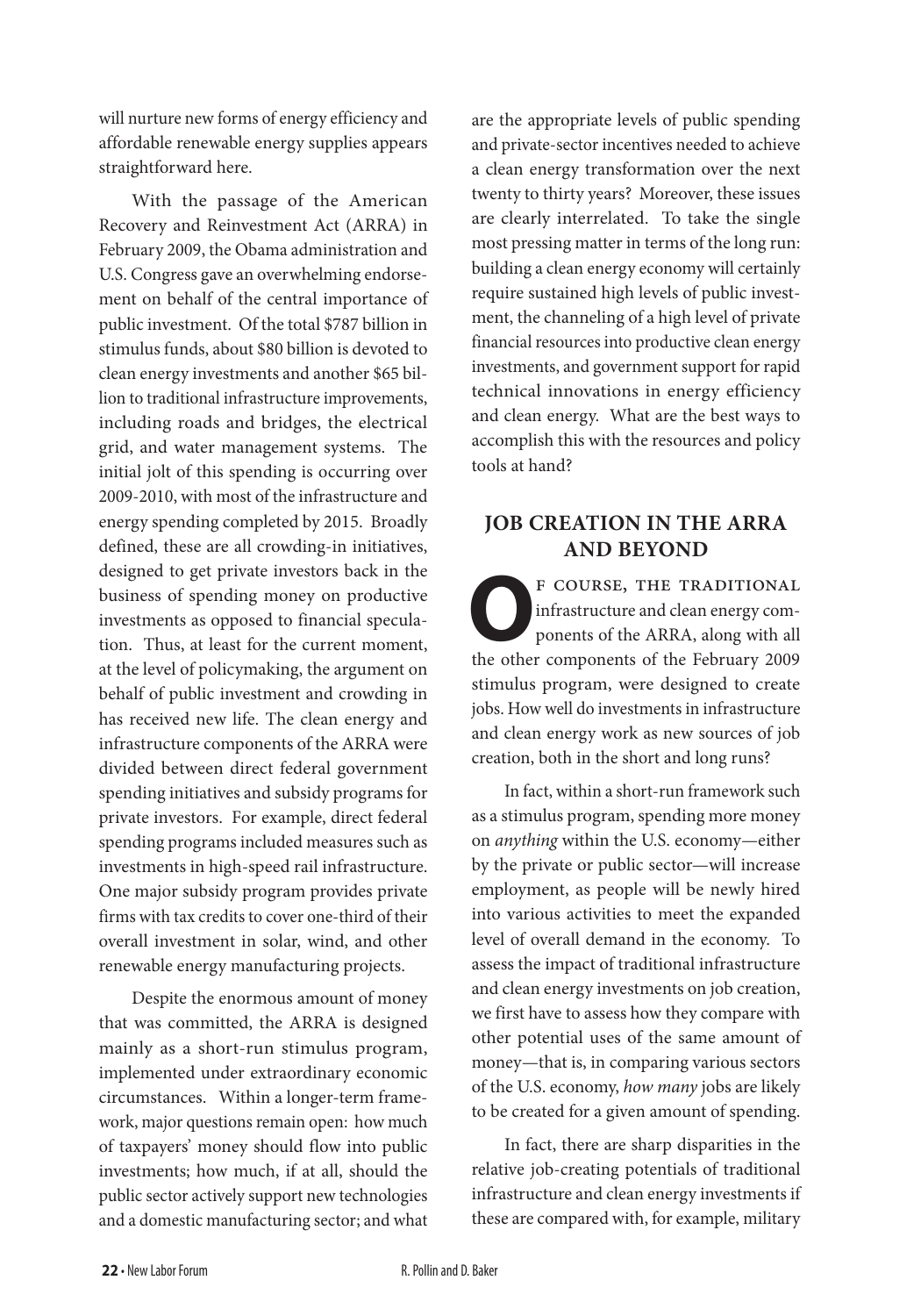spending and the fossil fuel sector (i.e., oil, natural gas, and coal).<sup>4</sup> Both traditional infrastructure and clean energy investments will generate about seventeen jobs per \$1 million in new spending. Spending on the military, by contrast, generates roughly 11.6 jobs per \$1 million in spending, 32 percent less than for traditional infrastructure and clean energy. Spending within the fossil fuel sector is far weaker still as a source of job creation, generating about 5.3 jobs per \$1 million, roughly 70 percent less than through traditional infrastructure or clean energy investments.

# *Both traditional infrastructure and clean energy investments will generate about seventeen jobs per \$1 million in new spending.*

Why do traditional infrastructure and clean energy investments create so many more jobs than the military or fossil fuel sectors? In comparison with military spending, a much higher proportion of overall spending takes place within the United States. This is clear if we contrast building a road or upgrading the electrical grid system in, say, Ohio versus maintaining military bases and combat operations in Iraq or Afghanistan.

As regards the fossil fuel industry, the low level of domestic job creation occurs for two reasons. The first is that about 50 percent of all crude oil consumed in the U.S. is imported.

The domestic job creation from these crude oil imports is zero. In addition, the domesticallybased oil industry activities tend to be highly capital intensive. This means less spending on people, and more on machines, buildings, supplies, and energy. For example, drilling for oil and refining crude oil requires huge amounts of sophisticated machinery, and relatively few people to operate that equipment. Building a road or bridge, upgrading an electrical grid system or—as we will later discuss in some detail—manufacturing public transportation or renewable energy equipment will also be fairly capital intensive activities, but substantially less so than the average for the oil industry.

Overall then—aside from their benefits in terms of productivity, safety, and fighting climate change—investments in infrastructure and clean energy can also serve as major new sources of job creation within the U.S. As a simple illustration of this, assume that the funding for the infrastructure and clean energy investments was taken dollar for dollar out of the Pentagon and fossil fuel sectors on a proportional basis. A net increase of about 5.5 jobs would result from moving \$1 million from the Pentagon into infrastructure/clean energy (17 to 11.6 jobs) and 11.5 jobs would be created through moving \$1 million out of the oil industry (17 to 5.3 jobs). Given that the military and fossil fuel industries accounted for roughly \$1.2 trillion in total U.S. spending in 2008, this means that taking, say, 25 percent of their total and distributing it proportionally to traditional infrastructure and clean energy investments would generate a net increase of roughly 2.5 million jobs—enough to reduce U.S. unemployment, as of 2008, by more than 1.5 percentage points.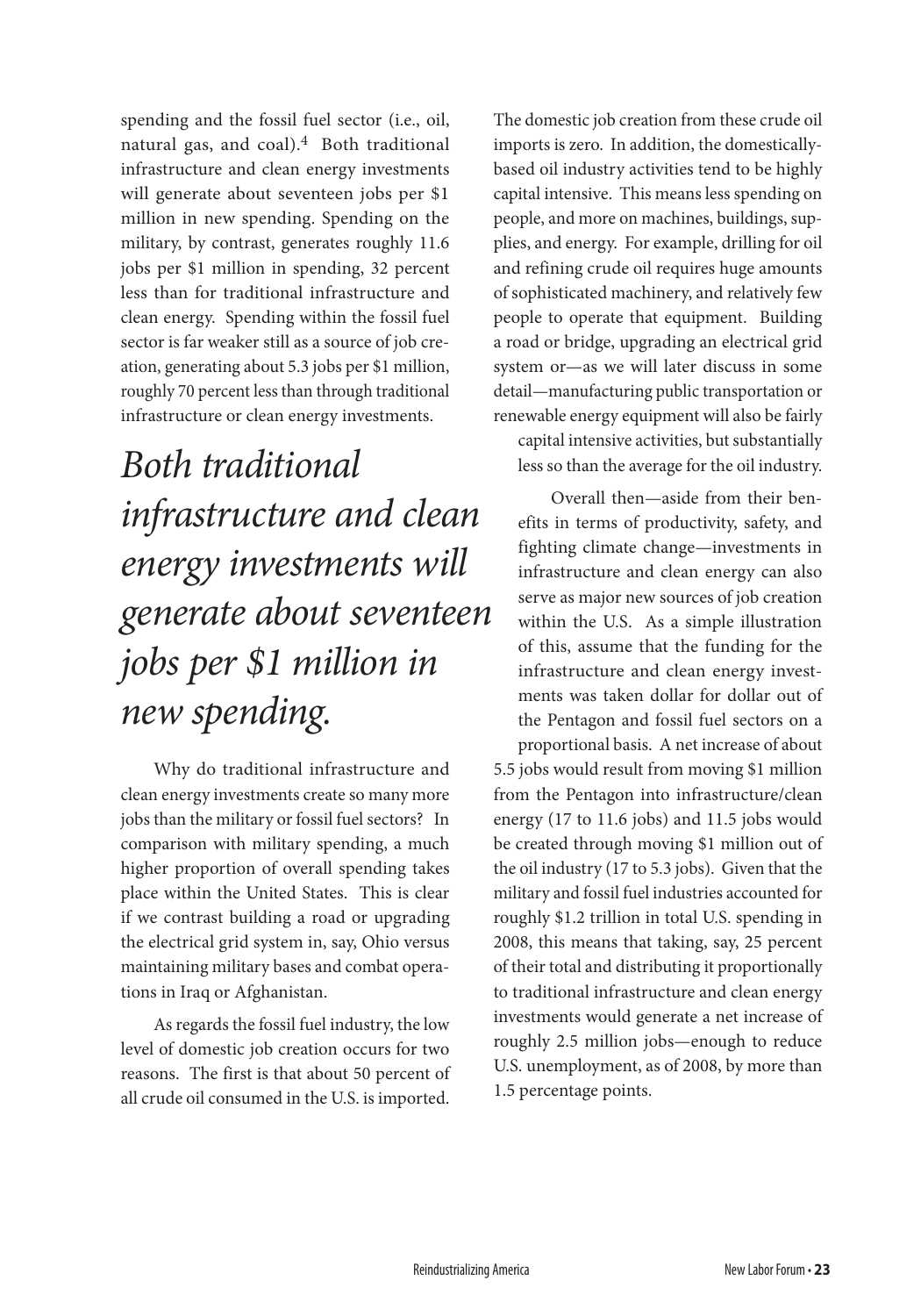### **Public Investments and Industrial Policies as Tools of U.S. Industrial Renewal**

**CONSIDERING SOME OF THE SPECIF-**<br>
of the ARRA is a good place to begin.<br>
How does the roughly \$64 billion dedicated to ics of the public investment component How does the roughly \$64 billion dedicated to traditional infrastructure projects in the areas of transportation, water management, and construction of public buildings—and another \$80 billion in clean energy investments—match up against our long-term public investment needs? It is more straightforward to draw this comparison with respect to the traditional infrastructure projects, since there is a higher level of certainty about the types of projects and the costs for the work that needs to be done. With the clean energy projects, the level of investment needed and the costs of these investments are generally uncertain, given that much of the investment activity will be aimed at developing new technologies as opposed to working with mature technologies. We return to this point later.

### *Meeting Public Infrastructure Needs*

In recent years, various federal governmental agencies have developed assessments of the long-term infrastructure investments needed to close the gaps created by inadequate investment levels over the previous thirty years. Focusing on their specific areas of jurisdiction, these agencies include the U.S. Department of Transportation, Association of American Railroads, Federal Aviation Administration,

Army Corps of Engineers, Environmental Protection Agency, and Energy Information Agency. In Table 1, we summarize the assessments made by these various agencies. The figures we report are for infrastructure investment needs over and above the investment

*Taking 25 percent [of total military and fossil fuel industry spending] and distributing it proportionally to traditional infrastructure and clean energy investments would reduce U.S. unemployment by more than 1.5 percentage points.* 

which we would have expected to have taken place, given current patterns of spending.<sup>5</sup> These investments would come primarily from the public sector, but private infrastructure investments would also be important in the areas of railways, aviation, the electrical grid, and natural-gas pipelines.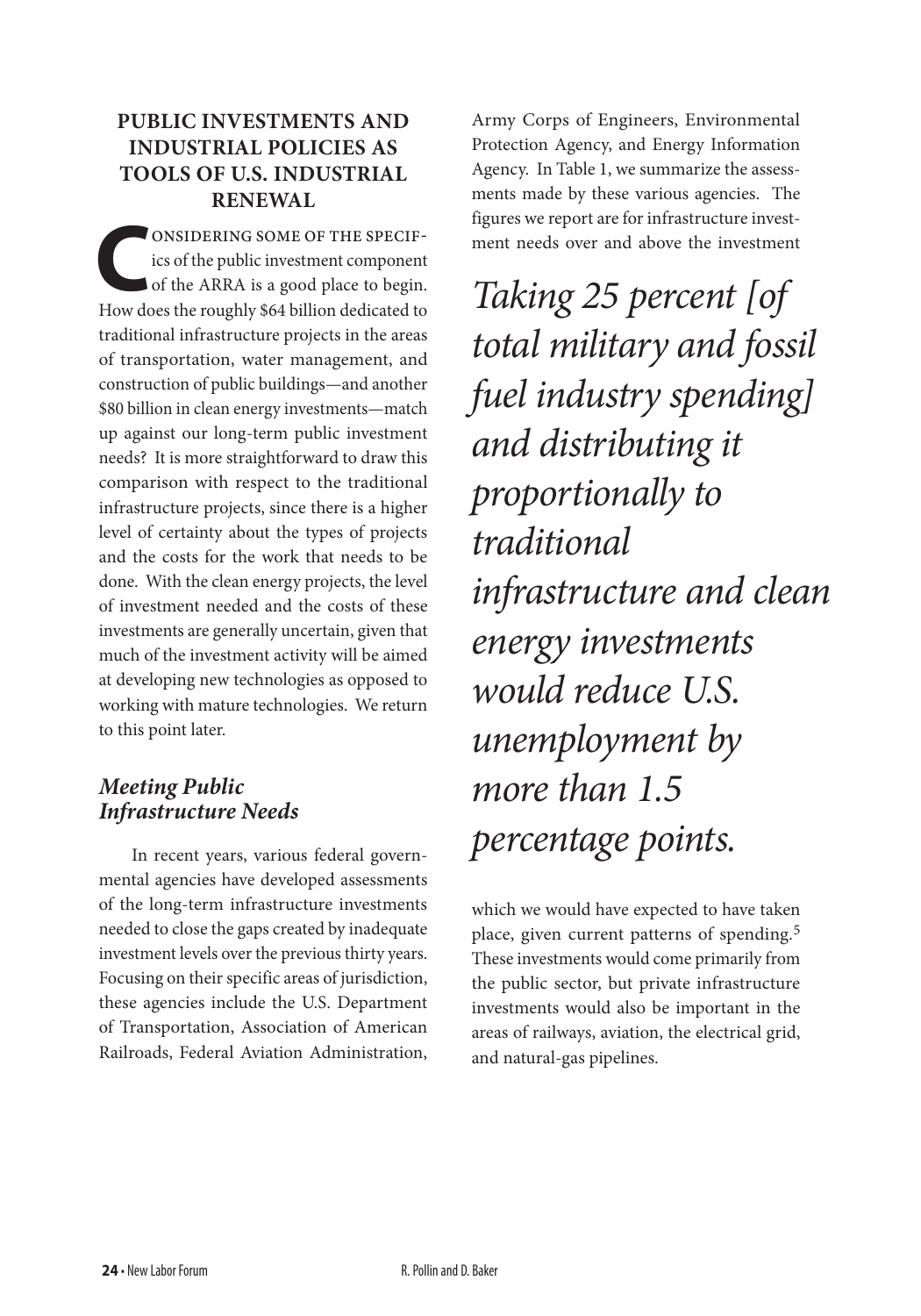### **Table 1.**

### **Infrastructure Investment Needs in Traditional Transportation, Water, and Energy Areas**

*Annual Incremental Spending Levels Over 20 Years Based on Government Agency Assessments*

|                                                                    | Annual<br><b>Spending Levels</b><br>(billions of dollars) | <b>Primary Source</b><br>of Funding |
|--------------------------------------------------------------------|-----------------------------------------------------------|-------------------------------------|
| Transportation                                                     |                                                           |                                     |
| Roads and Bridges                                                  | $$8.5 - 61.4$                                             | Public                              |
| Rail                                                               | \$5.3\$                                                   | Private                             |
| Aviation                                                           | \$3.2                                                     | Public/private                      |
| Mass transit                                                       | $$3.2 - 9.2$                                              | Public                              |
| Inland waterways                                                   | \$6.2\$                                                   | Public                              |
| <b>Total Transportation</b>                                        | $$26.4 - $85.3$                                           |                                     |
|                                                                    |                                                           |                                     |
| Water                                                              |                                                           |                                     |
| Drinking water                                                     | \$8.0                                                     | Public                              |
| Wastewater systems                                                 | \$7.4                                                     | Public                              |
| Dams                                                               | \$0.8                                                     | Public                              |
| <b>Total Water</b>                                                 | \$16.2\$                                                  |                                     |
|                                                                    |                                                           |                                     |
| Energy                                                             |                                                           |                                     |
| Electricity (including renewables)                                 | \$45.0                                                    | Private                             |
| Natural Gas                                                        | $$12.8 - 19.2$                                            | Private                             |
| <b>Total Energy</b>                                                | \$25.7                                                    | ---                                 |
|                                                                    |                                                           |                                     |
| <b>Total Incremental Infrastructure</b><br><b>Investment Needs</b> | \$68 - \$127 billion                                      |                                     |

*Sources: See Heintz, Pollin, and Garrett-Peltier (2009)*

As Table 1 shows, our estimate of total infrastructure investments per year to meet the assessed needs in these priority areas—including both public and private-sector spending—is between \$68 billion and \$127 billion. These, again, are incremental investments above the trend levels for the past thirty years. Clearly, the needs assessments vary widely in some areas, most notably for road and bridge construction. But despite this range of assessments, the central point that emerges is that, even with the lower-end figure of \$68 billion per year, the needs are large. Moreover, to adequately fill the gaps in investment as established by the various governmental assessments, we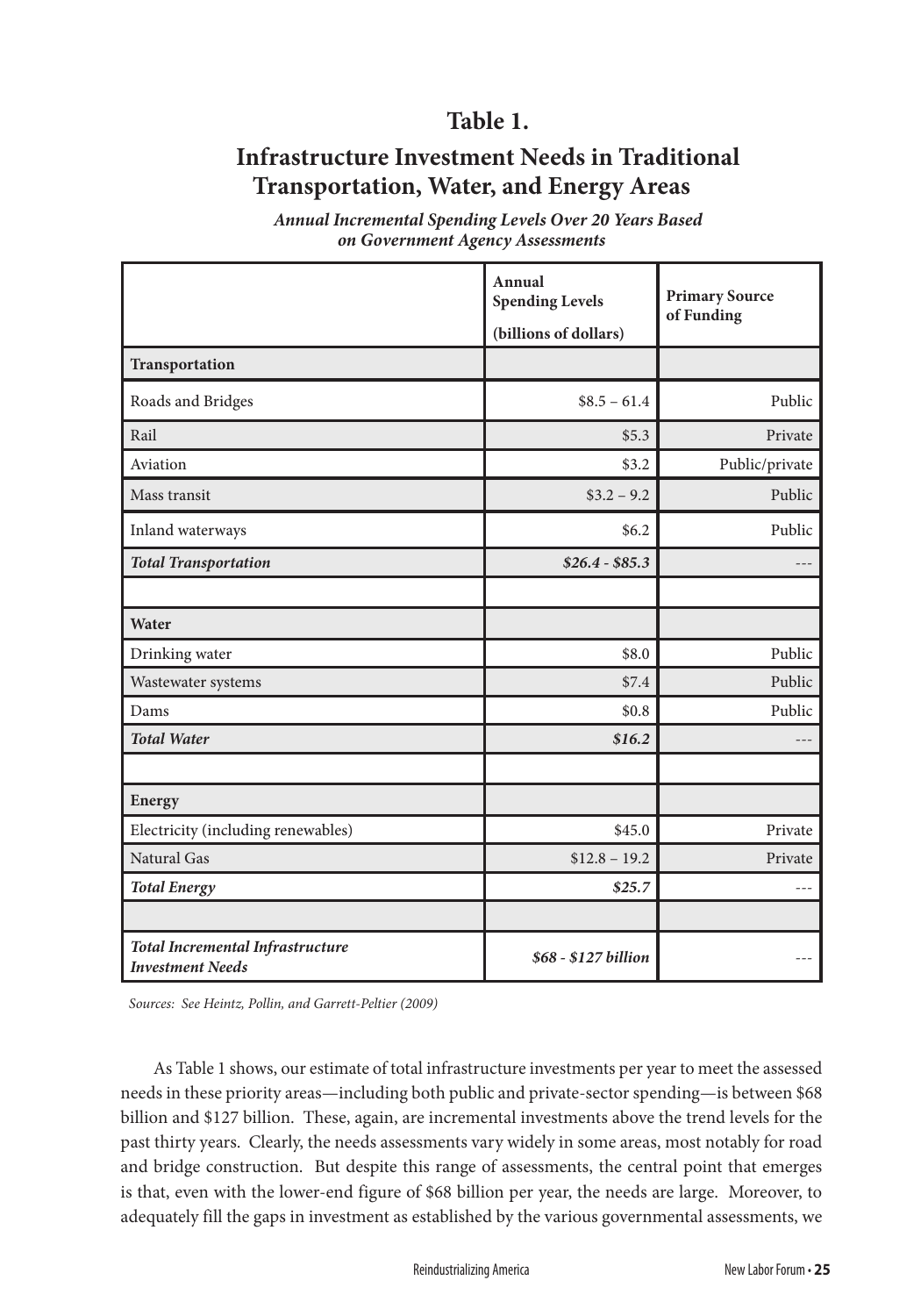would need to sustain this level of additional public investment over a period of twenty years. The total incremental investment required over a two-decade period would then be between \$1.5 and \$2.6 trillion.

From these figures, we can now gauge how far the 2009 ARRA program goes in meeting the economy's long-term infrastructure needs. In fact, the total of \$65 billion in the ARRA for these traditional infrastructure spending projects roughly matches our \$68 billion lowend figure of assessed needs. But we derived our figure on the assumption that this level of spending would be sustained over twenty years. In short, addressing the long-term gaps in traditional infrastructure investment areas will require a sustained level of spending for twenty years equal to the current two-year commitment established by the ARRA.

### *Public Transportation and the Clean Energy Transformation*

Of course, in meeting the U.S. economy's long-term needs, we cannot simply frame the issue in terms of maintaining the existing priorities in public infrastructure. It is even more imperative that the next generation of public and private infrastructure be constructed on a clean energy foundation. Our public investments also need to be targeted toward reviving our manufacturing sector and auto industry, in particular.

One obvious initiative that is capable of combining these aims is to dramatically increase investments in public ground transportation systems. The environmental benefits of public ground transportation are strong. Transporting people via public transportation as opposed to private cars produces a net reduction in carbon emissions of about 45 percent per passenger mile. Increasing the availability of public transportation can also substantially reduce overall household spending needs since, on average, it costs a

passenger about twenty-two cents to travel one mile by public transportation, while a private car costs about fifty-four cents per mile. That is, on average, public transportation is about 60 percent cheaper for passengers than traveling by private car.<sup>6</sup>

Despite these advantages of public over private transportation, public transportation accounts for an extremely low share of total travel in the United States. As of 2007, the average U.S. household spent about 94 percent of its total transportation budget on private automobiles, and only 6 percent on public transportation. This is even after including air travel as a component of households' overall public transportation budget. The share of public transportation spending by lower-income households is even less, with the lowest 20 percent income group spending only 5 percent, and the 21-40 percent income group spending a still lower 4 percent of their respective transportation budgets on public transportation.

# *Public transportation is about 60 percent cheaper for passengers than traveling by private car.*

Recent increases in public transportation ridership still beg the broader question of why U.S. residents, especially those at lower income levels, haven't relied more on public transportation over time. The answers provided through formal surveys are not surprising. The main factor is that public transportation is much less convenient than driving—i.e., access is bad, offpeak-hours service is limited, and transferring is difficult. This makes public transportation particularly difficult for low-income people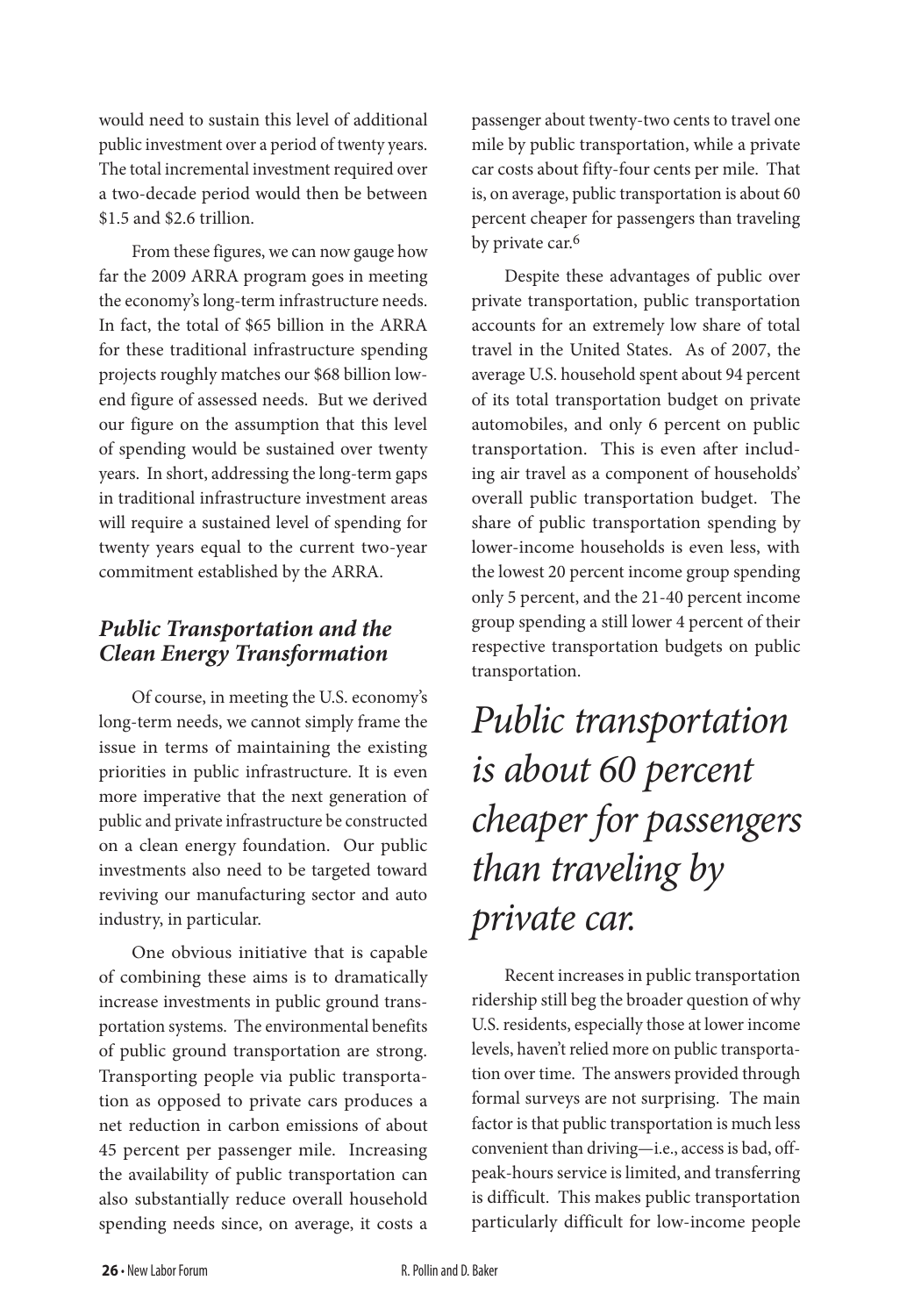who, as part of their regular routine, often need to commute between multiple jobs, as well as transport children to child care and school.

How can we build an effective public ground transportation system as quickly as possible, while also generating a large number of jobs in the process? First, considering employment effects, investments in public ground transportation overall are the most efficient generators of jobs among all clean energy sectors, creating about twenty-two jobs per \$1 million in spending versus seventeen jobs for clean energy overall.<sup>7</sup> The reason for the stronger relative employment effects with public transportation is that the sector requires people working in a wide range of areas, including manufacturing, construction, and ongoing operations.

But what is the most appropriate combination of ground transportation investments, both in the short and longer terms? These investments break down into two broad categories: various sorts of rail systems, including subways, light rail, and inter-city high-speed trains; and bus systems, which also include smaller public-use vehicles like minivans and trolley cars.

Upgrading rail systems is crucial for meeting the country's long-term transportation needs, since they are both the cleanest and most efficient transportation mode. The ARRA did include major new investments in rail transport upgrades.

At the same time, particularly within a shorter-run framework, there are problems with relying too heavily on rail systems as the primary focus of public transportation investments. The most evident shorter-term concern is that these systems require years of planning and spending before they come on line and communities enjoy the benefits. But in addition, the United States, at present, has virtually no capacity to build mass transit

systems and vehicles. Subway cars used in the U.S. are supplied by French, German, and Japanese companies. Other kinds of mass transit vehicles are built either in South Korea or Germany. As Jonathan Feldman reports, the U.S. was once a technological leader in this field and could become so again.8 But this will take years of steady support, in terms of research and development as well as public procurement contracts.

Finally, to the extent that overall transportation funding is shifted to rail systems, this would represent an additional blow to the U.S. auto industry. While the transition away from the auto is needed, this has to be accomplished in a way that creates the least amount of harm to working people and communities that have already been suffering as a result of the auto industry and manufacturing sector crisis.

### *The U. S., at present, has virtually no capacity to build mass transit systems and vehicles.*

Thus, as a short-term agenda, the most effective approach to expanding investments in public transportation would be to give immediate focus to markedly improving public bus services throughout the country. This project should be undertaken in conjunction with the continued strong commitment to also expanding rail services, as initiated with the ARRA. Over time, the most effective mass transit systems are those that integrate bus and rail systems. Public investments should therefore target the goal of building combined rail/bus public transportation systems.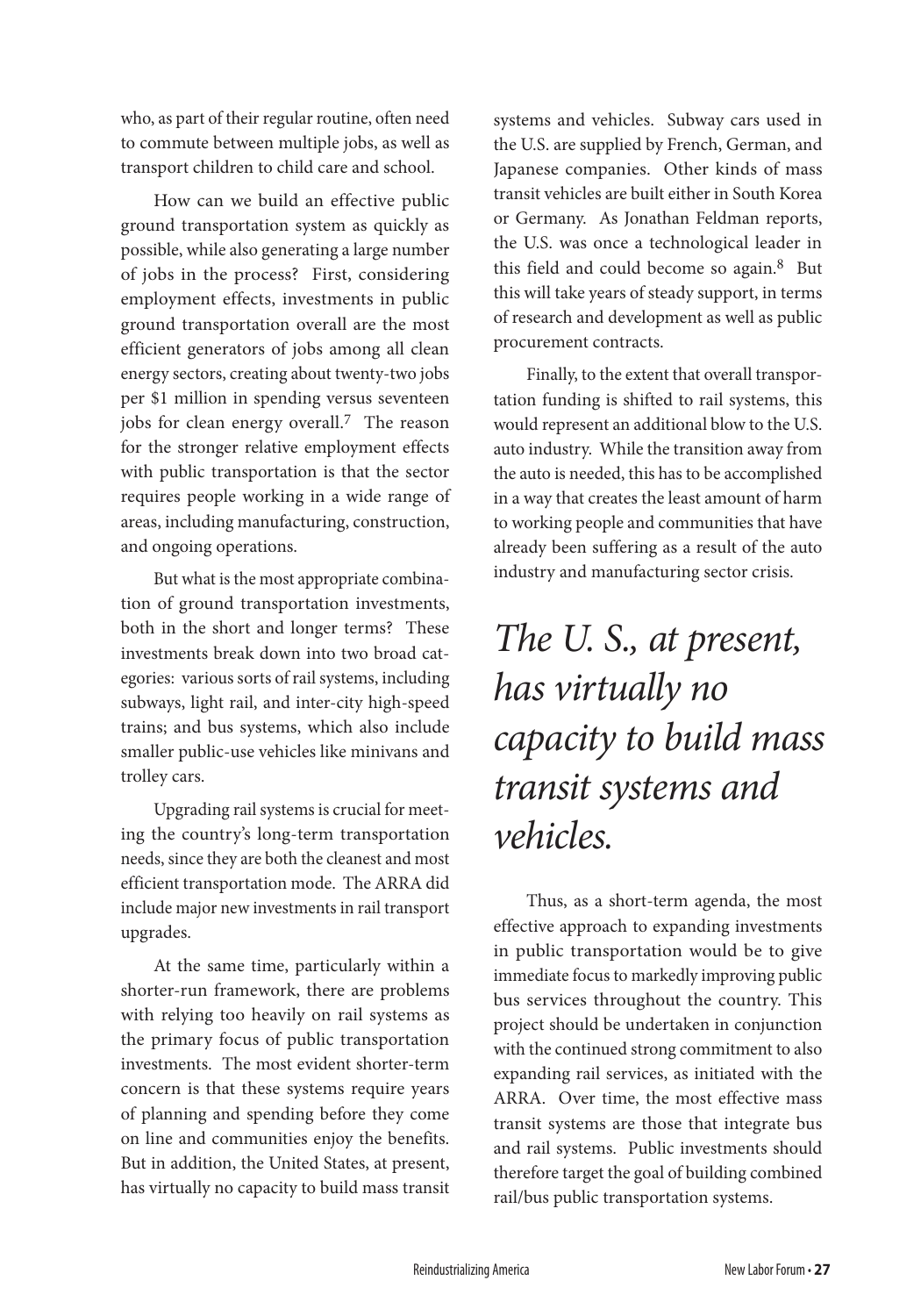But in the short term, it will be important to show tangible progress in raising support for public transportation. This can be done, first of all, by simply getting more buses available for service and out on the street. This would enable people to rely less heavily on their cars. It would also entail large-scale procurement contracts with the government. These procurement orders could also create a major sales boost for the U.S. auto companies as well as the firms that have traditionally manufactured buses in the U.S. In turn, combining all of these effects will be the most effective way of taking advantage of, as quickly as possible, the employment benefits available through large-scale investments in all forms of public transportation.

#### *Bus Procurement Proposal*

As of the most recent 2007 data, about 65,000 buses are operating in the United States. A program to significantly improve public transportation service would entail increasing the number of buses in operation by, say, 50 percent. That would mean raising the total number of buses serving U.S. public transportation consumers to about 100,000. It would be reasonable to allow this 50 percent expansion of available bus service to occur over five years. Table 2 (opposite) presents some of the key data relevant for evaluating the costs and impact of a U.S. bus procurement program of this magnitude.

This is not the place to explore the details as to what this expansion in service would mean in terms of accessibility of public transportation in communities throughout the U.S. Suffice it to say that something on the order of a 50 percent improvement in accessibility would represent a major benefit, especially for lower-income families. Millions of lowerincome families would be able to significantly reduce their reliance on auto transportation, saving them up to around \$2,000 per year in overall transportation expenses—that is, up to a 10 percent reduction in their total household expenditures.9

The program would also be focused on improving the energy efficiency and quality of the operating bus fleet. The average bus in service is designed to operate for about 7.5 years. If the entire existing fleet of 65,000 buses were to be replaced within 7.5 years, just under 9,000 old buses would be replaced per year with new vehicles. In fact, however, the fleet has been aging significantly since the level of orders peaked in 2001 at about 8,100 new buses. In 2007, only about 3,600 new buses were produced in the U.S. Finally, as we will see, the program can be a major new source of jobs.

An ambitious, but reasonable, aim of the new program would be to replace the entire fleet within the next five years, while also expanding the total number of buses in operation to 100,000. This would then mean a procurement order of 100,000 buses over the next five years, or 20,000 new bus orders per year for five years.

As the top panel of Table 2 shows, as of 2007, the average cost to produce a bus in the United States was \$425,000. Thus, the overall cost to build 100,000 new buses would be about \$42.5 billion, or \$8.5 billion per year for five years. But only 35,000 of the new purchases—7,000 per year—would be for expanding beyond the existing supply of buses. The expansion of bus service would therefore cost about \$15 billion total, or \$3 billion per year over five years. The remaining \$5 billion per year in expenditures, to build 13,000 replacement buses per year, would represent a somewhat accelerated depreciation expense, most of which would already have been incorporated into the budgets of the government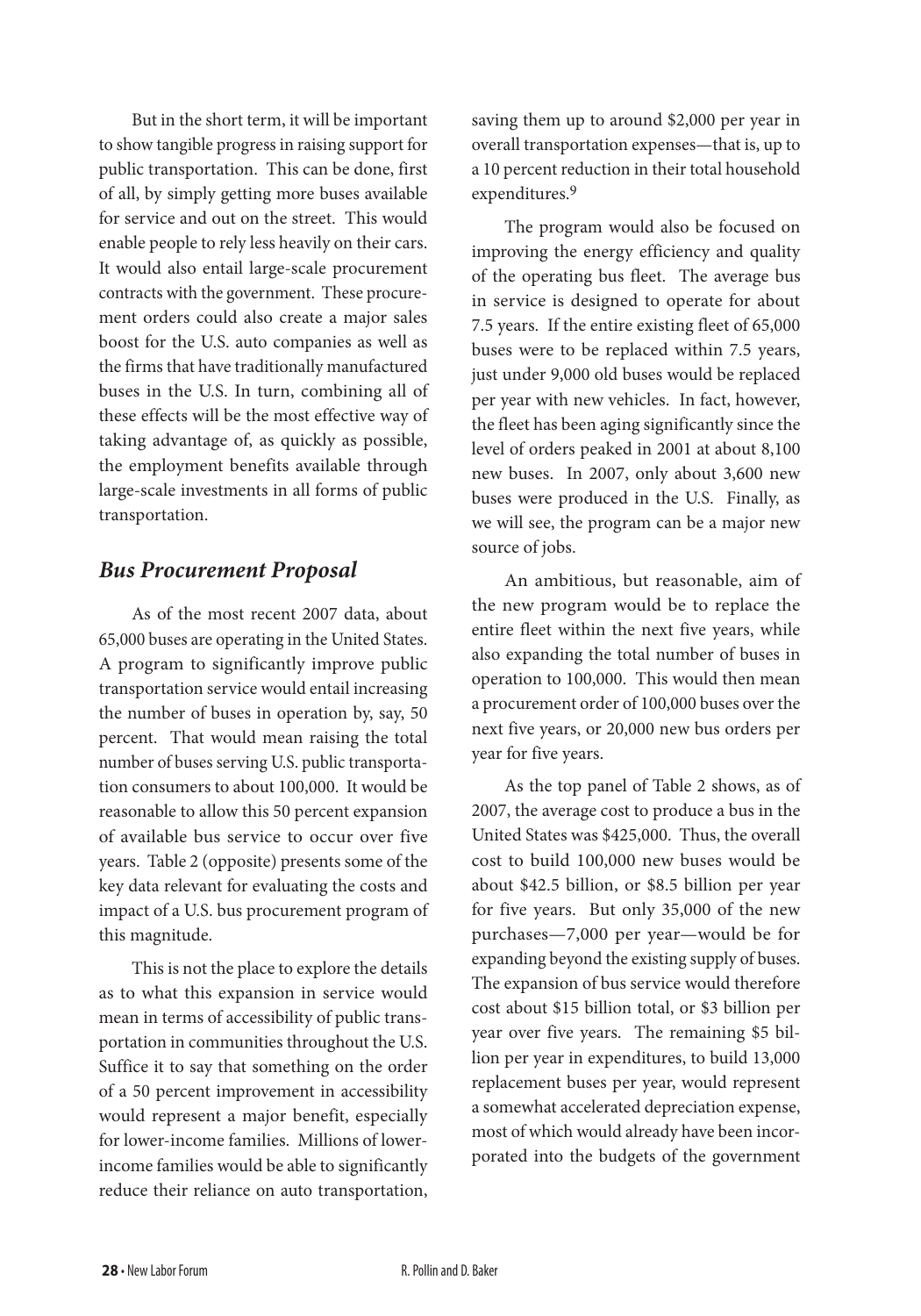### **Table 2.**

### **Figures on Expanding U.S. Bus Transportation Services and Manufacturing Orders**

#### **A) Production Costs**

| Number of buses in service throughout the U.S. (approximate for 2007)                                                                          | 65,000             |
|------------------------------------------------------------------------------------------------------------------------------------------------|--------------------|
| Average bus manufacturing costs in the U.S. (2007)                                                                                             | \$425,000          |
| Total costs for manufacturing 100,000 buses                                                                                                    | \$42.5 billion     |
| Total costs per year of five-year 100,000 bus procurement program<br>(20,000 buses per year)                                                   | \$8.5 billion/year |
| Total costs per year of procurements net of replacement purchases<br>(13,000 replacement buses and 7,000 net expansion of bus supply per year) | \$3 billion/year   |

*Source: American Public Transit Association Vehicles Database*

#### **B) Impact on Manufacturers' Sales**

| Sales increase for existing U.S. bus manufacturers for<br>5,000 bus procurement order         | + 38.9% from 2007 levels  |
|-----------------------------------------------------------------------------------------------|---------------------------|
| For auto manufacturers: Average manufacturing costs<br>for conventional gas-fueled car (2007) | \$13,000                  |
| Ratio of production costs for autos relative to buses                                         | 33 autos/1 bus            |
| Sales increase for U.S. auto producers for 15,000<br>bus procurement order                    | $+5.2\%$ from 2008 levels |

*Sources: American Public Transit Association Vehicles Database; Arthur D. Little,* Guidance for Transportation Technologies: Fuel Choice for Fuel Cell Vehicles *(2002), available at http://www1.eere.energy.gov/hydrogenandfuelcells/pdfs/fuel\_choice\_fcvs.pdf)*

#### **C) Impact on Employment**

|                                                                                                    | Manufacturing<br>Employment | <b>Total Employment</b> |
|----------------------------------------------------------------------------------------------------|-----------------------------|-------------------------|
| Employment creation from \$8.5 billion bus<br>procurement order<br>$\left($ produces 20,000 buses) | 29,050                      | 79,900                  |
| Employment creation from \$8.5 billion military<br>armed vehicles/tanks                            | 35,501                      | 70,210                  |

*Source: IMPLAN*

agencies administering the country's various public transportation systems.

How would such an initiative impact the overall situation in the auto and bus production industry, and manufacturing more generally, including the creation of new job opportunities in manufacturing? The Buy American Act requires that all federally-funded transit investments be built with at least 60 percent of their components produced in the U.S., and that the assembly also be performed within the U.S. As such, any initiative such as this to expand bus production and bus service throughout the United States would necessarily mean most of the production will be done by U.S. workers.10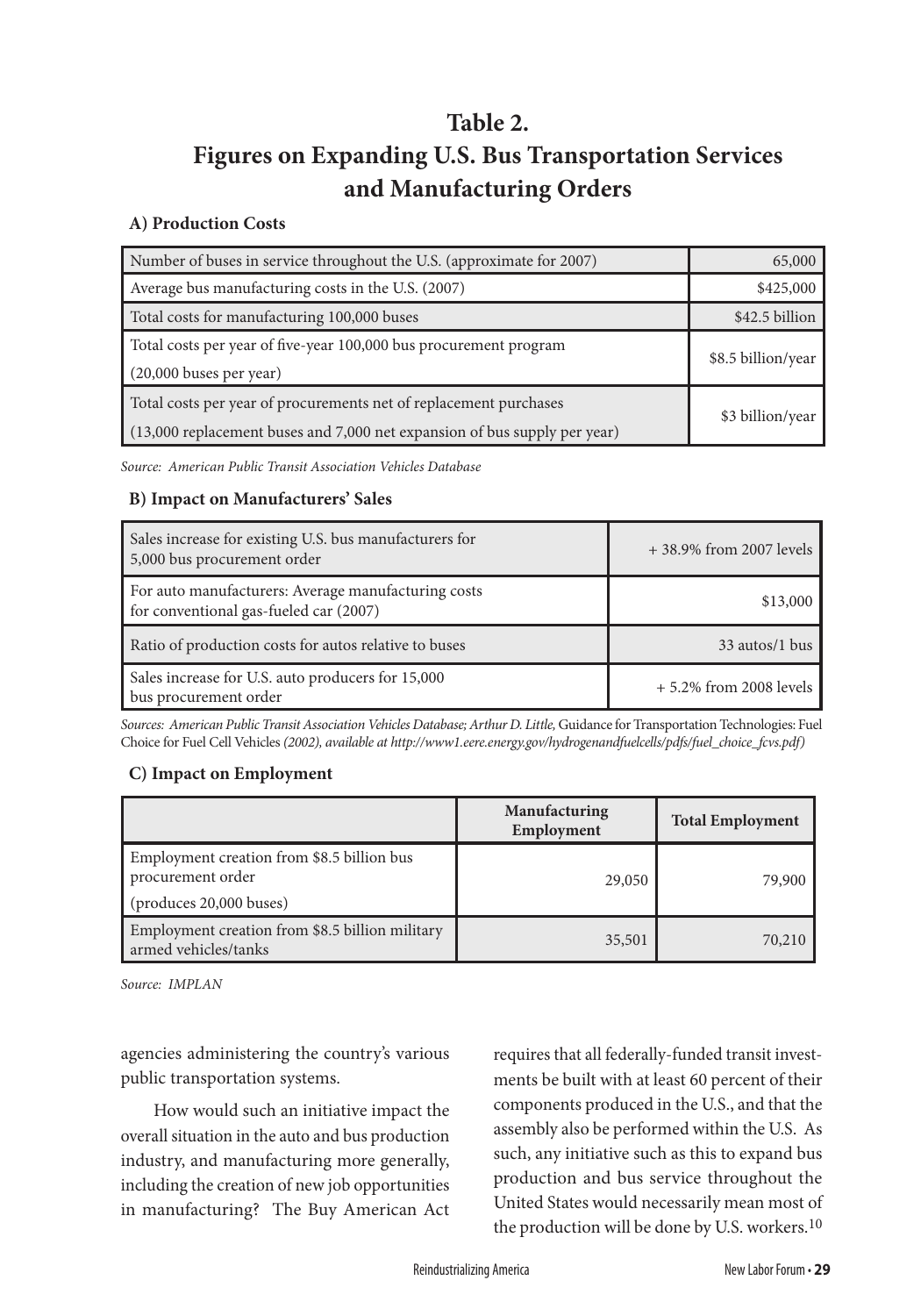At present, the major suppliers of buses in the U.S. are the U.S. companies Gillig and North American Bus, and two Canadian companies with major U.S. operations, New Flyer and Orion. Given that these existing companies produced only about 3,600 buses in 2007, it would be unrealistic to assume they could expand up to 20,000 buses per year in a brief period of time. As a rough estimate, we assume that the existing producers could, at most, increase their rates of production by 50 percent above their 2007 levels, to 5,400 buses per year. For simplicity, we assume the existing bus manufacturers would increase their production to 5,000 buses per year—i.e., 25 percent of the overall procurement order of 20,000.

The remaining roughly 15,000 new buses per year would then be built by the automobile manufacturers in the U.S. To begin with, we include here all thirteen companies manufacturing cars in the U.S. as potentially eligible to undertake this project of converting part of their auto production operations into building buses. Of these firms, the U.S. firms General Motors, Ford, and Chrysler accounted for 60 percent of all cars built in the U.S. as of 2007. The remaining manufacturers producing in the U.S. are Japanese, German, and South Korean firms. With auto companies, in general, facing a severe slump—with a high percentage of both their productive equipment and labor force sitting idle or underutilized—we would anticipate that at least some of the companies would eagerly compete to obtain a major government procurement order, even if fulfilling the order means converting some of their production facilities from autos to buses.

What would be the impact, for the car companies, of receiving a procurement order to produce 15,000 buses per year for the next five years? To estimate this, we have to compare the production costs of the average bus, at \$425,000, with the production costs of the average automobile, which are about \$13,000 (as shown in the middle panel of Table 2). This means that producing one bus would have an impact on domestic manufacturing equal to producing about thirty-three new autos. For simplicity, we round this cost difference to thirty-to-one.

Based on this roughly thirty-to-one cost differential between buses and autos, for auto manufacturers to receive a procurement order of 15,000 buses per year would mean the equivalent of 450,000 in new automobile production orders. Total U.S. auto production was 10.8 million in 2007 but fell to 8.7 million in 2008. Therefore, an order of 450,000 new cars would be the equivalent of an increase in car orders of about 5 percent relative to the 2008 level. It would mean that the equivalent of about 9.2 million cars would be produced, which would still be 1.6 million fewer than in 2007.

In short, depending on the details, the program could provide a major increase in sales for the car companies as well as the existing bus manufacturers. It could also encourage the auto companies to become focused around the idea of converting a segment of their overall operations to manufacturing products other than automobiles. Moreover, once they have obtained experience in converting part of their production line to buses, they should then be better equipped to undertake additional conversion projects—for example, rail production or even clean energy-generating equipment, such as wind turbines and various sorts of solar energy systems.

Manufacturing 20,000 new buses per year would also generate a total of about 80,000 jobs, including nearly 30,000 in manufacturing, as we show in the lower panel of Table 2. Of course, returning to a point emphasized earlier, spending \$8.5 billion per year on *anything* will produce thousands of jobs. Moreover, as Table 2 shows, the overall employment impact of manufacturing buses would not be significantly different from putting the same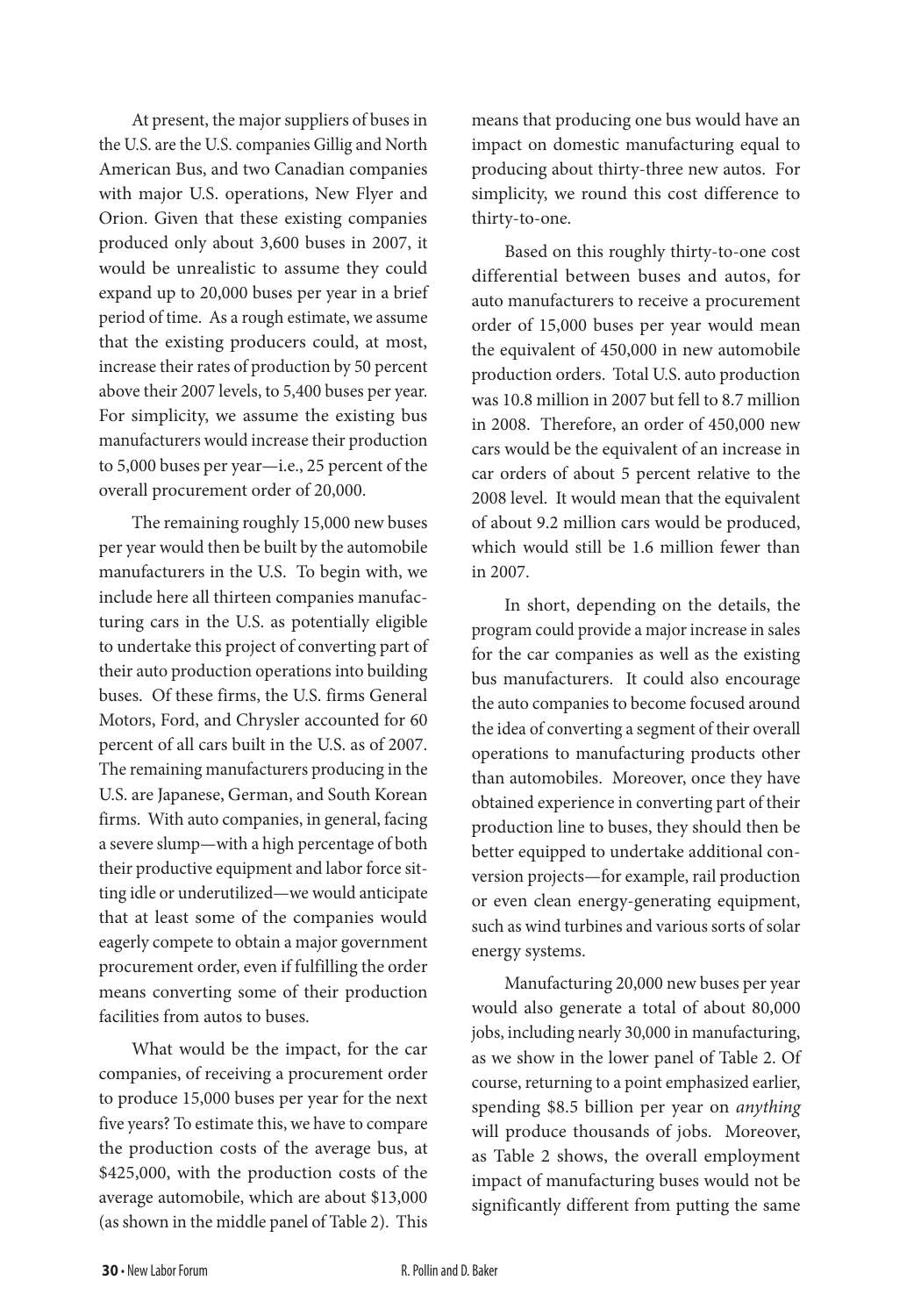amount of money into producing tanks or missile components for the U.S. military. But the overall economic impact would obviously be dramatically different—for the environment, for low-income households, as well as for reviving our manufacturing base through conversion to clean energy investments.

### *Manufacturing Renewable Energy Equipment*

The connections we have seen between bus procurement as a shorter-term public investment focal point and rail investments as a longer-term project also offer useful parallels for advancing U.S. manufacturing opportunities in the area of renewable energy. It is clear, to begin with, that the U.S. needs to build a competitive renewable energy manufacturing sector. Over the long term, the U.S. is going to be a major consumer, perhaps the largest market in the world, of manufactured renewable energy products. These products will be a cornerstone of the clean energy economy. At the same time, similar to the situation with the rail sector, U.S. producers, at present, are well behind European and Asian manufacturers as competitive suppliers.<sup>11</sup>

For example, at the major new wind and solar energy project sites in the states of Washington and Nevada, all the major capital equipment was imported from Europe and Southeast Asia. Of course, the installation work on these projects could only be handled on site. Still, roughly half of the jobs directly associated with these projects occur at the manufacturing stage.12 Therefore, for renewable energy to serve as an engine of U.S. job creation, it needs to also be focused on reviving manufacturing activity within the U.S.

The clean energy components of the 2009 ARRA program did include roughly \$8 billion to subsidize renewable energy manufacturing projects throughout the country, including investments in solar thin-film technology,

wind turbine plants, and advanced batteries for electrical cars. An example of a very large-scale renewable energy project with enormous potential is the still preliminary effort to develop the offshore wind potential of the Great Lakes.<sup>13</sup> The National Renewable Energy Lab estimates that, technically, up to 250,000 megawatts of wind power can be developed in the Great Lakes region. This represents twelve times the amount of already installed wind-energy capacity throughout the

*The U.S. is going to be a major consumer, perhaps the largest market in the world, of manufactured renewable energy products.* 

U.S. The level of investment needed to develop the site ranges between \$500 billion and \$1 trillion. Assuming the work would be conducted over about ten years, the total number of jobs generated per year would range between about 660,000 (spending \$50 billion per year for ten years) and 1.3 million jobs (spending \$100 billion per year for ten years). These figures include both the jobs directly associated with the project, as well as the "indirect" job creation (jobs created for businesses supplying materials for the project) and "induced" job creation (the job expansion that occurs when workers who are newly employed by the project spend their additional income). The total number of manufacturing jobs generated—including direct, indirect, and induced job creation would range between about 165,000 (at \$50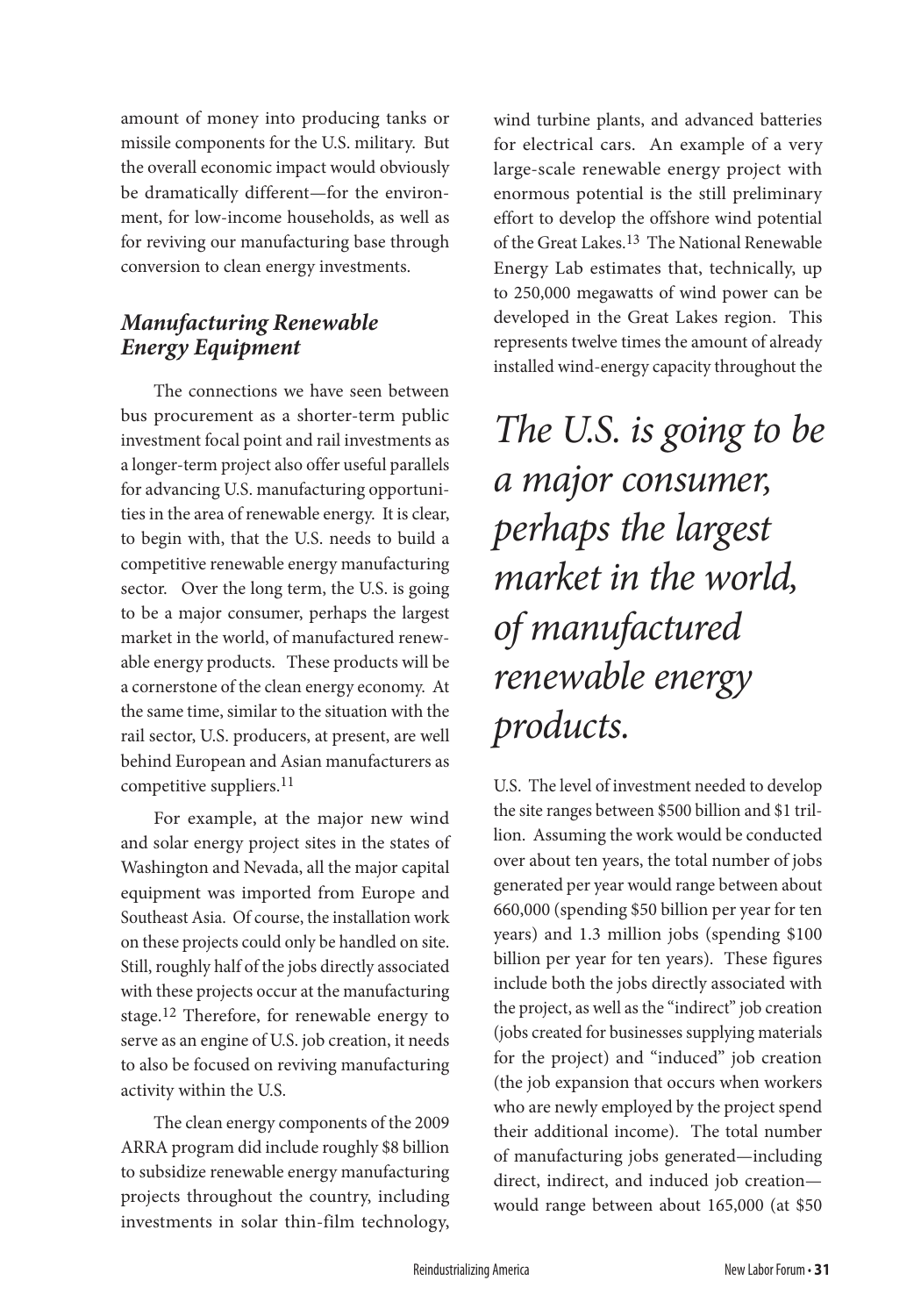billion per year in spending) and 325,000 (at \$100 billion per year.)

In short, a project like this could serve as a major new engine of job creation throughout the Midwest. But this can happen only if there are business firms in the Midwest willing and able to build the needed equipment. Certainly today's auto manufacturers have the technical capacity and scale to participate in such a project. General Motors itself, perhaps especially operating under its present arrangement with the government as the major shareholder of the firm, would be well positioned to take the lead here. Of course, major challenges would have to be overcome in converting the auto production lines into building wind turbines, just as there would be comparable challenges in converting the auto lines into manufacturing buses, subway cars, and trains. We would expect that converting auto production lines into manufacturing competitive renewable energy products would proceed relatively slowly—less like converting to bus production and more similar to producing various sorts of rail cars and equipment.

## *For renewable energy to serve as an engine of U.S. job creation, it needs to also be focused on reviving manufacturing activity within the U.S.*

As we have discussed, the basic outlines of how to proceed with such large-scale initiatives have already been developed and proven successful by U.S. policymakers, particularly within the Pentagon. That is, the U.S. government

needs to be committed to providing support for research, development, and commercialization for these projects, within government labs, at universities, and in private businesses, as has been done by the Pentagon. The government also needs to ensure that robust markets are ready and waiting with their own procurement orders. Without each of these levels of support, the overall enterprise could face insurmountable obstacles.

At the same time, the institutional infrastructure already exists for pursuing major new initiatives in public investment and industrial policies outside the Pentagon. For example, the U.S. Department of Energy is already effectively operating as the nerve center for public investments and industrial policies tied to the green economy, starting with the clean energy investment programs flowing out of the ARRA. Similarly, all states and municipalities already have departments of public works. Federal and state-level labor departments are also already in place, with the responsibility of enforcing existing labor standards that apply to all public investment and industrial policy projects among all other activities in the economy. Labor standards certainly need to be raised throughout the U.S. economy. But doing so will be, first and foremost, a matter of political will, not institutional restructuring.

Yet all of these institutions will no doubt need to evolve—and perhaps even develop into new, recombined structures—to successfully meet the interlocking challenges of reviving manufacturing, building a clean energy economy, and creating tens of millions of decent new job opportunities. But the only way we will know how to develop the institutional support structure behind such a scaling-up of public investments and industrial policies will be through practice—that is, through attempting to address the specific requirements of the various projects as they emerge. The fundamental concern for the moment should therefore, again, be about building and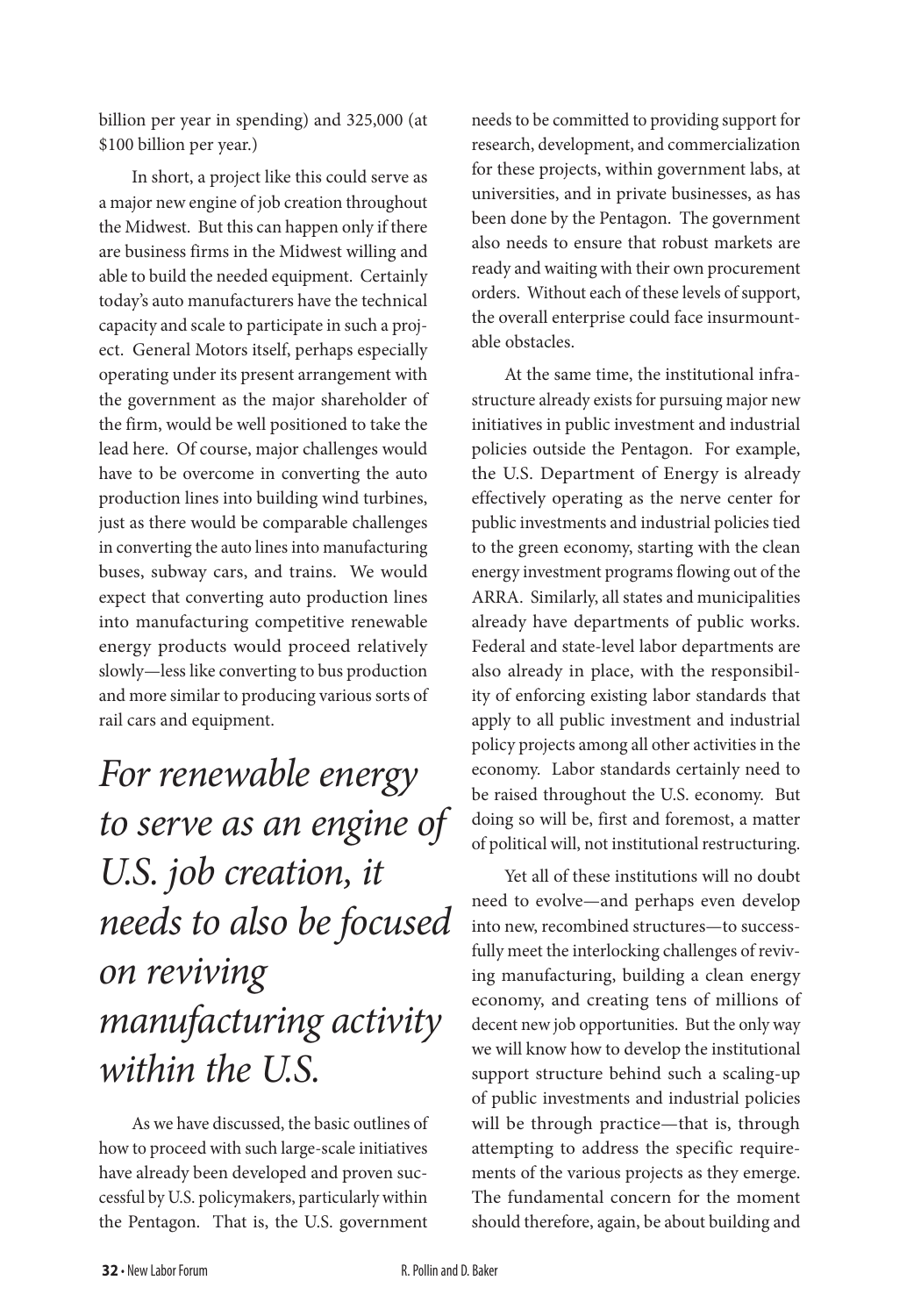sustaining political will—the will to advance public investments and industrial policies that are capable of delivering a revived manufacturing sector and a clean energy economy, and to ensure that these epoch-defining projects serve the interests of working people throughout the country.

*\*The writing of this article has benefited greatly from comments by James Heintz, Ted Nordhaus, Michael Shellenberger, Steve Fraser, an anonymous referee, and from research assistance by Josh Mason and Ben Zipperer. We are grateful to the Nathan Cummings Foundation for generous financial support.*

**Notes**

1. The issues summarized in this section are developed at much more length, including a full set of references, in our joint working paper, Robert Pollin and Dean Baker, "Public Investment, Industrial Policy, and U.S. Economic Renewal," PERI Working Paper #211 (Amherst, MA: Political Economy Research Institute and Center for Economic Policy Research, 2009), available at http://www.peri.umass.edu/ fileadmin/pdf/working\_papers/working\_papers\_201-250/WP211.pdf.

2. James Heintz, "The Impact of Public Capital on the U.S. Private Economy: New Evidence and Analysis," *International Review of Applied Economics* (2010, forthcoming).

3. Vernon Ruttan, *Is War Necessary for Economic Growth?: Military Procurement and Technology Development* (New York: Oxford University Press, 2006).

4. The figures in this paragraph are derived in detail in Robert Pollin, James Heintz, and Heidi Garrett-Peltier, *The Economic Benefits of Clean Energy Investments* (Amherst, MA: Political Economy Research Institute, 2009), available at http://www.peri.umass.edu/economic\_ benefits; and Robert Pollin and Heidi Garrett-Peltier, *The U.S. Employment Effects of Military and Domestic Spending Priorities: An Updated Analysis* (Amherst, MA: Political Economy Research Institute, October

2009), available at http://www.peri. umass.edu/fileadmin/pdf/published\_ study/spending\_priorities\_PERI.pdf. The category of "traditional infrastructure" consists, in equal parts, of investments in transportation, water management, and institutional structures, including educational buildings. The category "green investments" consists of three areas of energy efficiency—building retrofits (40 percent of total); public transportation (20 percent); "smart grid" electrical transmission systems (10 percent)—and three sources of renewable energy, wind power (10 percent), solar power (10 percent), and non-food biomass fuels (10 percent). The fossil fuel industry consists of spending on oil, coal, and natural gas in the actual proportions in which oil, natural gas, and coal were each consumed within the U.S. economy as of 2007.

5. The figures reported in the table are based on research in James Heintz, Robert Pollin, and Heidi Garrett-Peltier, "How Infrastructure Investments Support the U.S. Economy: Employment, Productivity, and Growth," Political Economy Research Institute and Alliance for American Manufacturing (2009), available at http://www. peri.umass.edu/fileadmin/pdf/other\_publication\_types/green\_economics/ PERI\_Infrastructure\_Investments).